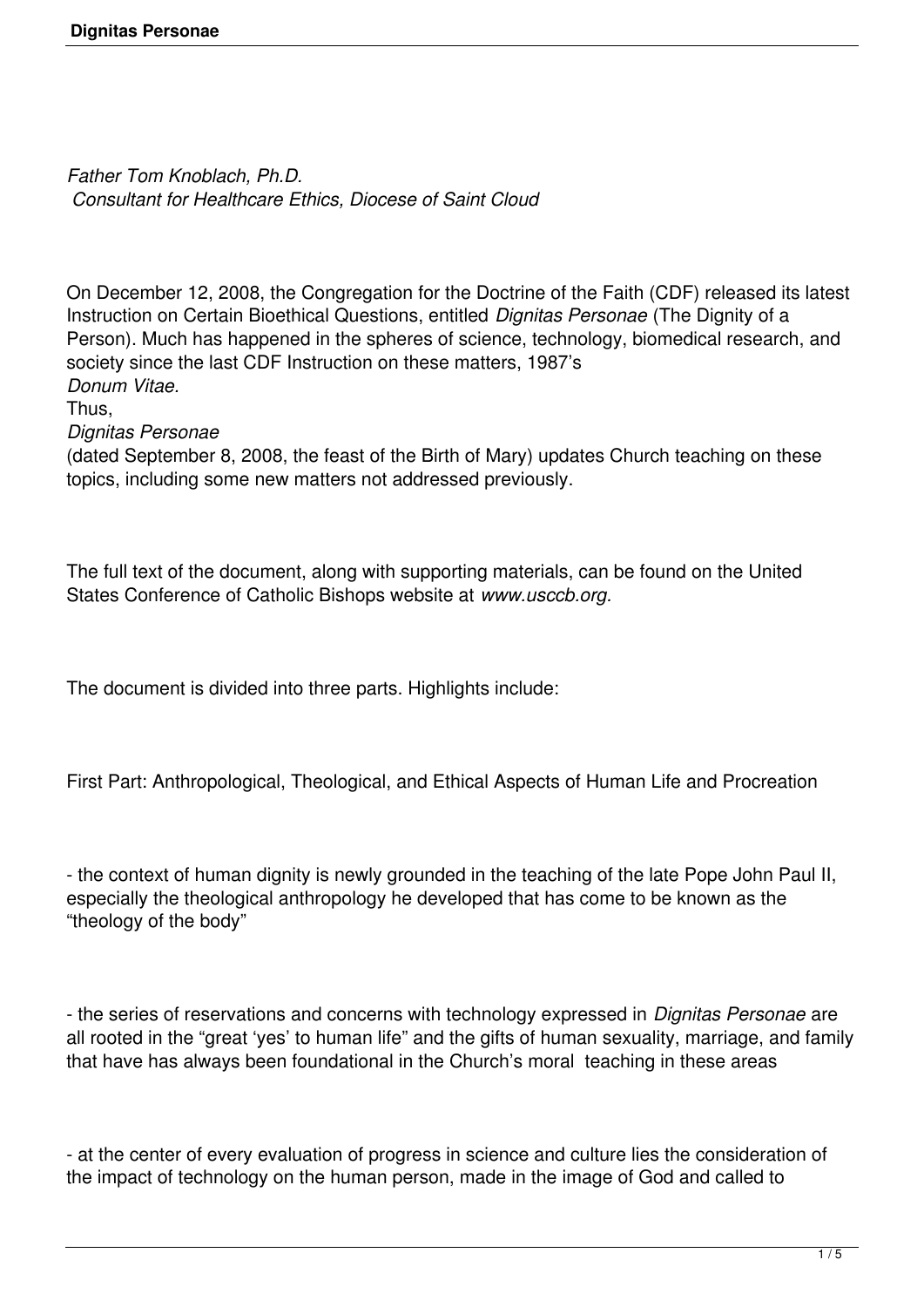community

Second Part: New Problems Concerning Procreation

- with regard to *treatments for infertility*: interventions which assist the act of spousal sexual intercourse to achieve its natural end or remove obstacles to natural fertilization are permitted, while interventions which substitute for the conjugal act are to be excluded (such as techniques for artificial fertilization that rely on technicians and not the conjugal act to achieve conception)

- the forms of *in vitro fertilization (IVF),* including *ICSI (intracytoplasmic sperm injection*), are excluded for these reasons, as well as the extremely high number of embryos which are destroyed in pursuing such procedures

- *freezing embryos* and *freezing oocytes* (cells which will develop into ova, or egg cells) for future attempts at artificial reproduction are excluded as incompatible with the respect owed to human embryos and their source

- to *use embryos as mere biological research material* or for the treatment of disease are excluded since they use the human lives of some as mere means to other ends

- *"prenatal adoption"* or the adoption of embryos with the attempt to bring them to birth, while praiseworthy in intention, is not supported since it effectively participates in the same illicit procedures to bring about life apart from the conjugal act; additionally, the rate of embryo loss is extremely high and children who may eventually be born may also have unknowable and severe disabilities in the future. The Instruction states: "All things considered, it needs to be recognized that the thousands of abandoned embryos represent a situation of injustice which in fact cannot be resolved" (II, 18). In other words, we have created a situation with these technologies for which there is simply no ethical solution. Thus, John Paul's plea is repeated that the creation of embryos be stopped worldwide.

- *embryo reduction* or the intentional selective abortion of implanted embryos that are not wanted by the parents is excluded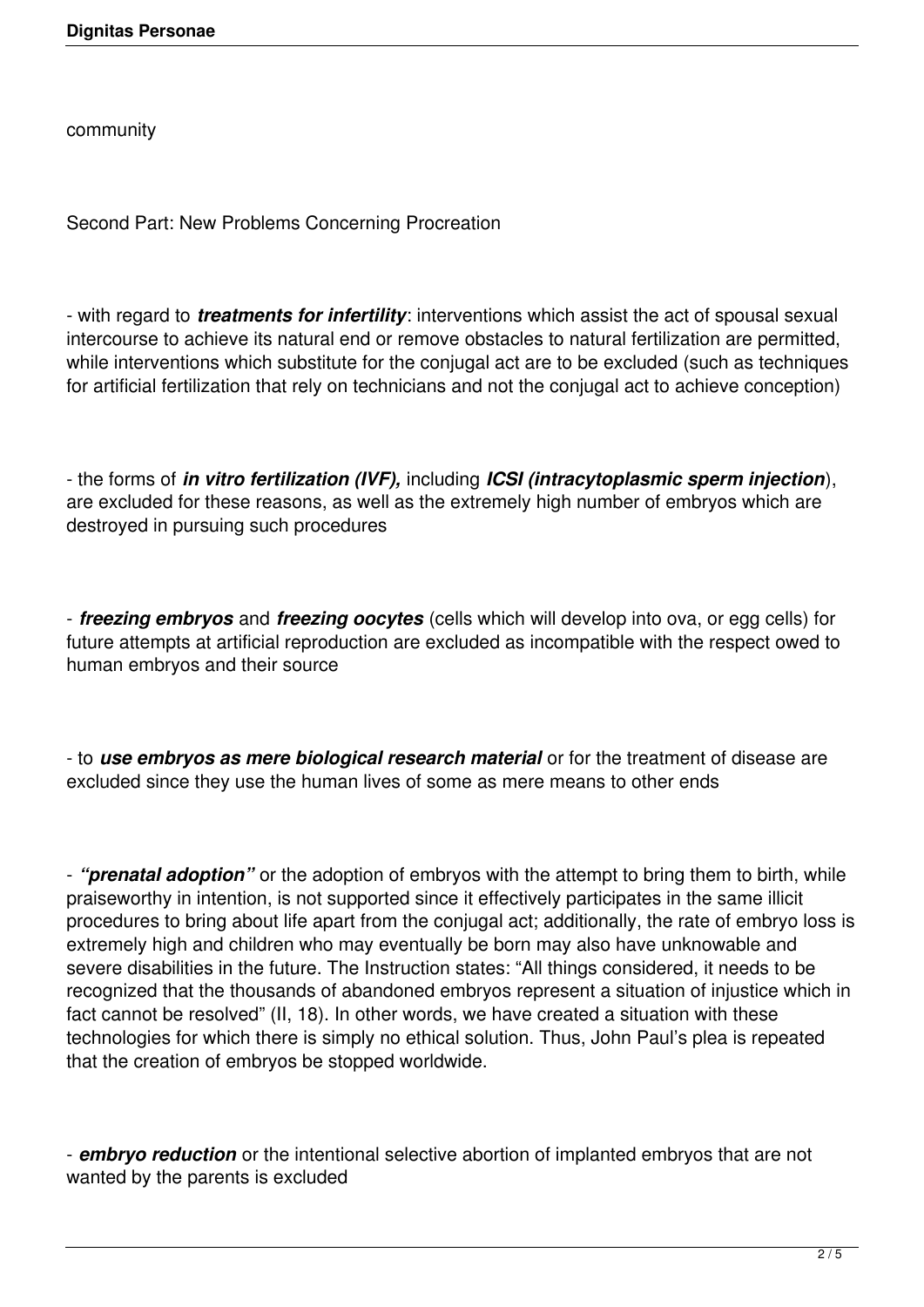- *preimplantation diagnosis* is related to IVF; embryos created in the laboratory are examined prior to implantation into a woman's womb and those without the desired traits are destroyed. It is excluded due to this destruction of early human life, as well as an expression of a eugenic mentality that the value of human life is to be judged based on the possession of certain arbitrary qualities

- *interventions which cause the death of embryos* by preventing implantation (such as "Plan B") or eliminating an implanted embryo (such as RU 486) are excluded as intentional abortions

Third Part: New Treatments which Involve the Manipulation of the Embryo or the Human Genetic Patrimony

- gene therapy that seeks to eliminate or reduce genetic defects in the cells of a single person ( *somatic cell gene therapy*

) are in principle acceptable as long there is informed consent and a due proportion of benefits and risks to that person

- *germ line cell therapy* is excluded at this time, since the current state of research does not allow certainty about the safety and long-term effects on all future generations derived through the subjects of this research; even more is *germ line genetic* **engineering** (the selection

or exclusion of certain genetic traits for all future generations) to be excluded

- *human cloning,* whether for proposed therapeutic or reproductive ends, is excluded as contrary to human dignity and the meaning of human sexuality

- *stem cell therapies* are evaluated ethically based on both the method of obtaining stem cells and the risks associated with their use. Methods that obtain stem cells through the destruction of embryos are excluded. Stem cells derived from an adult organism, from umbilical cord blood, or from fetuses who have died of natural causes are acceptable. The use of stem cells that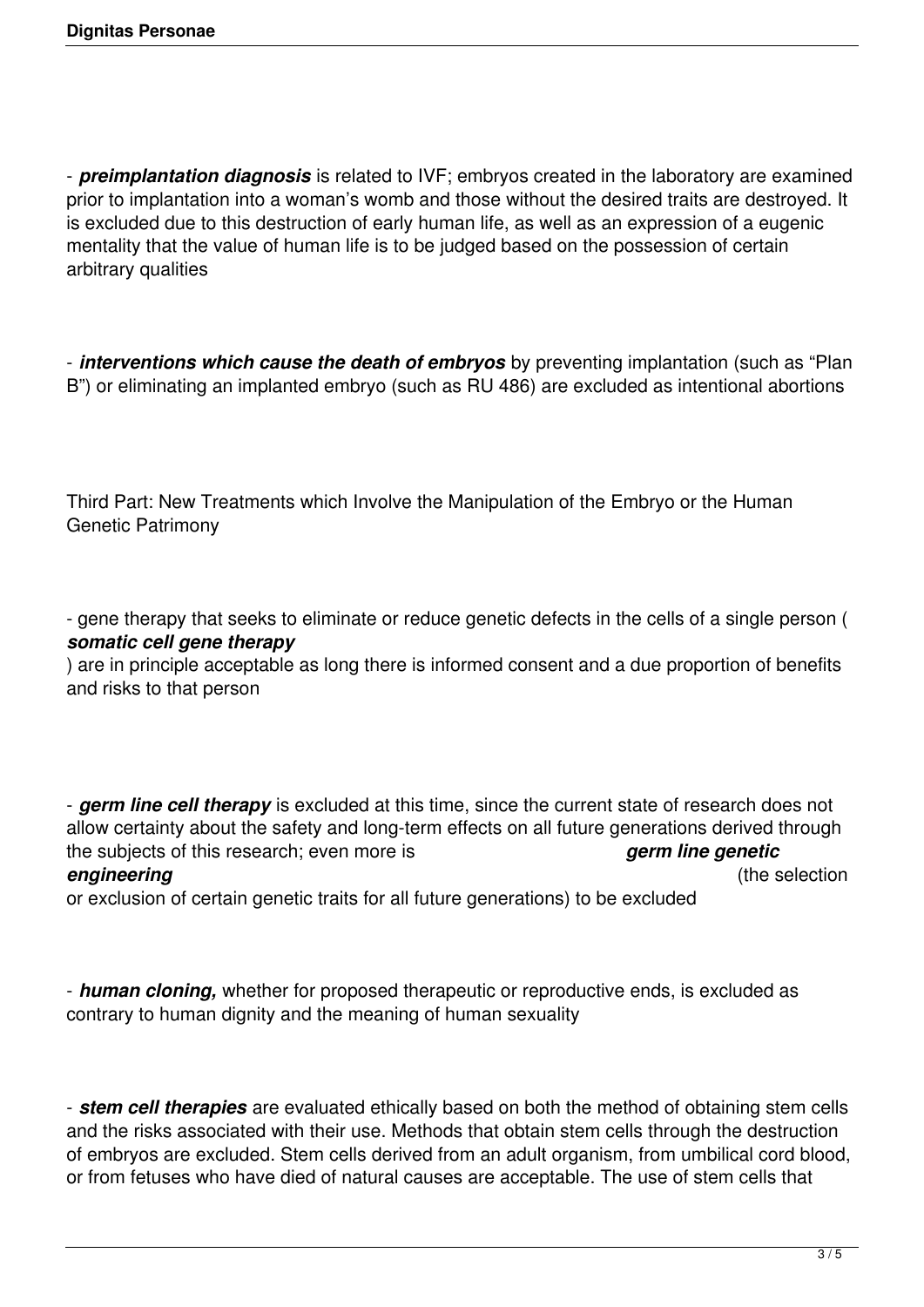have been legitimately obtained is morally licit as long as the common criteria for all medical research and treatment are met (such as informed consent, free donation, minimizing risks with proportionate benefits, etc.). The Instruction encourages research using adult stem cells.

- *attempts at hybridization* (mixing human and animal genetic elements) are excluded as they expose humans to unknown risks

- in relation to using human "biological material" of illicit origin, the Instruction addresses vaccines and other products resulting from either mediate or immediate violations of human life at some point in the past. The intentional creation and destruction of human embryos to obtain such materials for use are obviously wrong. Those who knowingly and willingly obtain such materials for use in treatments, even if they themselves were not directly involved in the destruction of life, are still guilty of formal cooperation in the wrongdoing; researchers and clinicians should refuse to obtain or use such materials. However, the teaching on the principles of cooperation recognizes that very remote mediate material cooperation may at times be justified if there are sufficiently grave reasons. The example given is the licitness of using vaccines developed from cell lines that originated, many cell generations prior, in an act of abortion (though not done precisely to produce the cell line). As long as the danger to children's health is sufficiently grave; the users of such vaccines do not approve of the ultimate, remote source of the vaccine; and there is no available alternative vaccine, such vaccine may be used. At the same time, parents and those in authority have the obligation to make known their disagreement and ask for the development of other vaccines.

## **Conclusion**

The Instruction concludes by reiterating that the prohibitions it names are simply consequences of responsible stewardship for the gift of life entrusted to humanity, and the various forms of injustice and moral wrongdoing that result from abuse of this stewardship: "every prohibition is based on the need to protect an authentic human good." True progress in understanding and safeguarding human rights and dignity will see in the sphere of bioethics the same concerns that motivated Pope Leo XIII and others across the last century to address the impact of technology on the human person.

For: